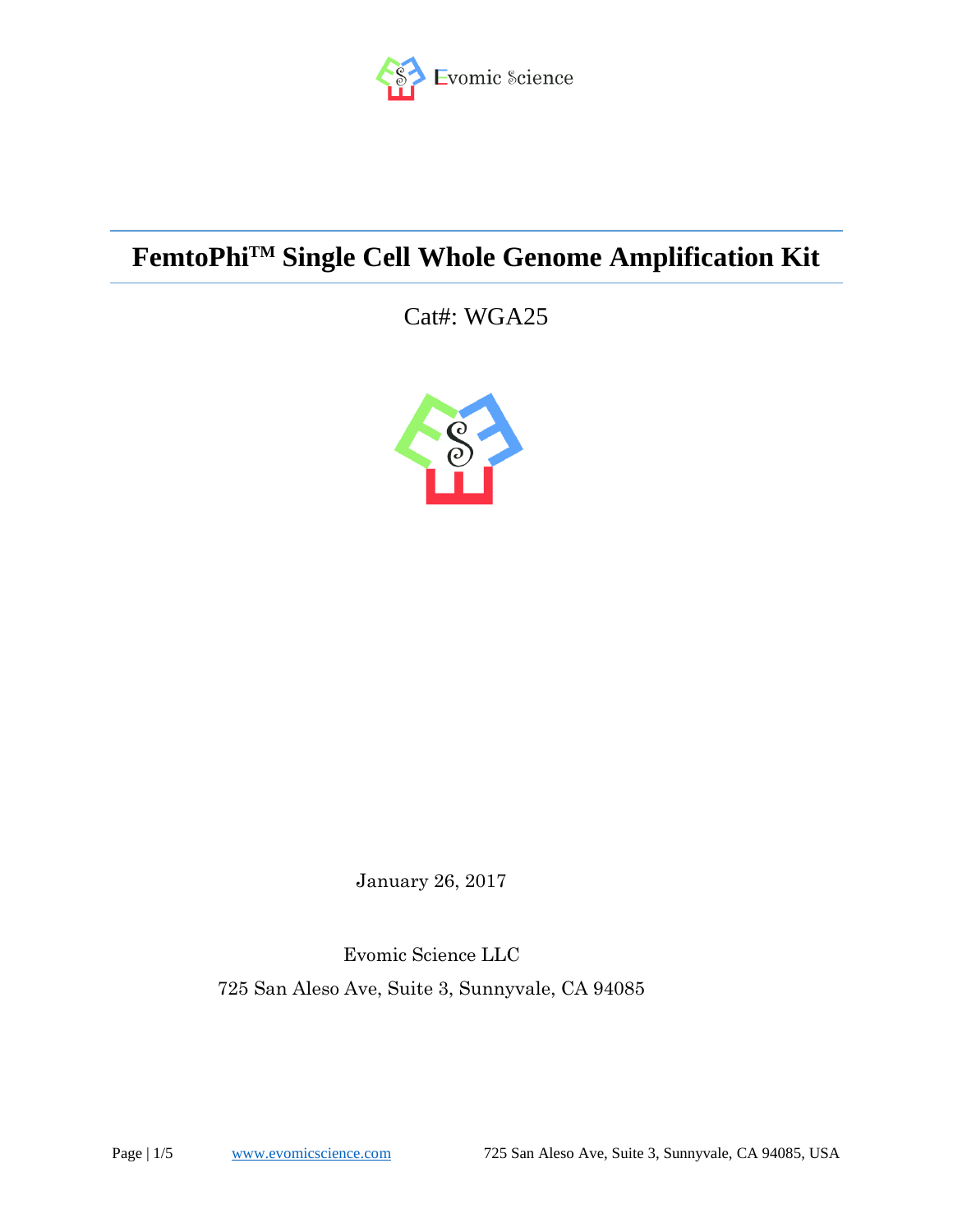

## **Instruction for FemtoPhi® Single Cell Whole Genome Amplification Kit**

### **Basic Principles**

The DNA polymerase Phi29 based Rolling Circle Amplification (RCA) technology is one of the most powerful tools for whole genome DNA amplification. While using current commercial RCA kits, ~20% of total DNA products can't be mapped to any organism in the sequence database (**Fig. 1, Upper Panel**). Particularly, when single cell genomic DNA or very low amount of the template DNA is recruited, the non-specific DNA would represent >50% of the total product. The presence of these non-specific DNA could deteriorate the data interpretation, and severely interfere with the downstream application. It is assumed that the nonspecific products are most likely derived from the false priming from primer dimmer at the Cterminal domain of Phi29 polymerase. To avoid this type of non-specific amplification using random primers in RCA reaction, we thus seek for protein engineering approach to modify the C-terminal domain of Phi29 polymerase. The effort eventually brought us the improved Phi29 polymerase, named FemtoPhi**TM** (**Patent pending**). The modified enzyme can prevent the extension from the short false primer dimers, thus significantly decreases the non-specific DNA amplification, as well as remarkably improves the DNA amplification efficiency (**Fig. 1**, **Lower Panel**). Since FemtoPhi<sup>TM</sup> still keeps the proofreading of  $3' \rightarrow 5'$  exonuclease activity, the DNA replication is extremely accurate.

Our FemtoPhi<sup>TM</sup> Single Cell Whole Genome Amplification(WGA) Kit is optimized for whole genome DNA amplification from single cells, including bacteria, yeast, fungi, mammalian cells, and plant cells (without cell wall). Briefly, single cell is directly lysed and the released genomic DNA is denatured, and then neutralized. Whole genome released from the single cell is then amplified by isothermal strand displacement using FemtoPhiTM. Unlike other WGA kits, no detectable DNA was produced in the negative control during the 10 hour reactions in our FemtoPhi<sup>™</sup> Kit, indicating all DNA products were truly from the template DNA but not from the non-specific amplification. Purified intact genomic DNA can be amplified using this kit, too. DNA from other samples, including dried blood cards, buccal cells, tissue, serum, plasma, lasermicro-dissected cells and plant cells can also be used for FemtoPhi<sup>™</sup> amplification, although in some cases, may need pre-treatment or repairing for efficient amplification.

### **Kit Specifications**

In general, microgram quantities of DNA would be generated from less than picogram amounts of starting material within four hours in FemtoPhi<sup>TM</sup> reaction. Typical DNA yields are 10~30 µg per 40 µl reaction when starting with a single mammalian cell. Kinetics may vary if crude or un-quantified samples are amplified, while increasing the reaction time may be helpful for certain type of samples such as bacterial cells.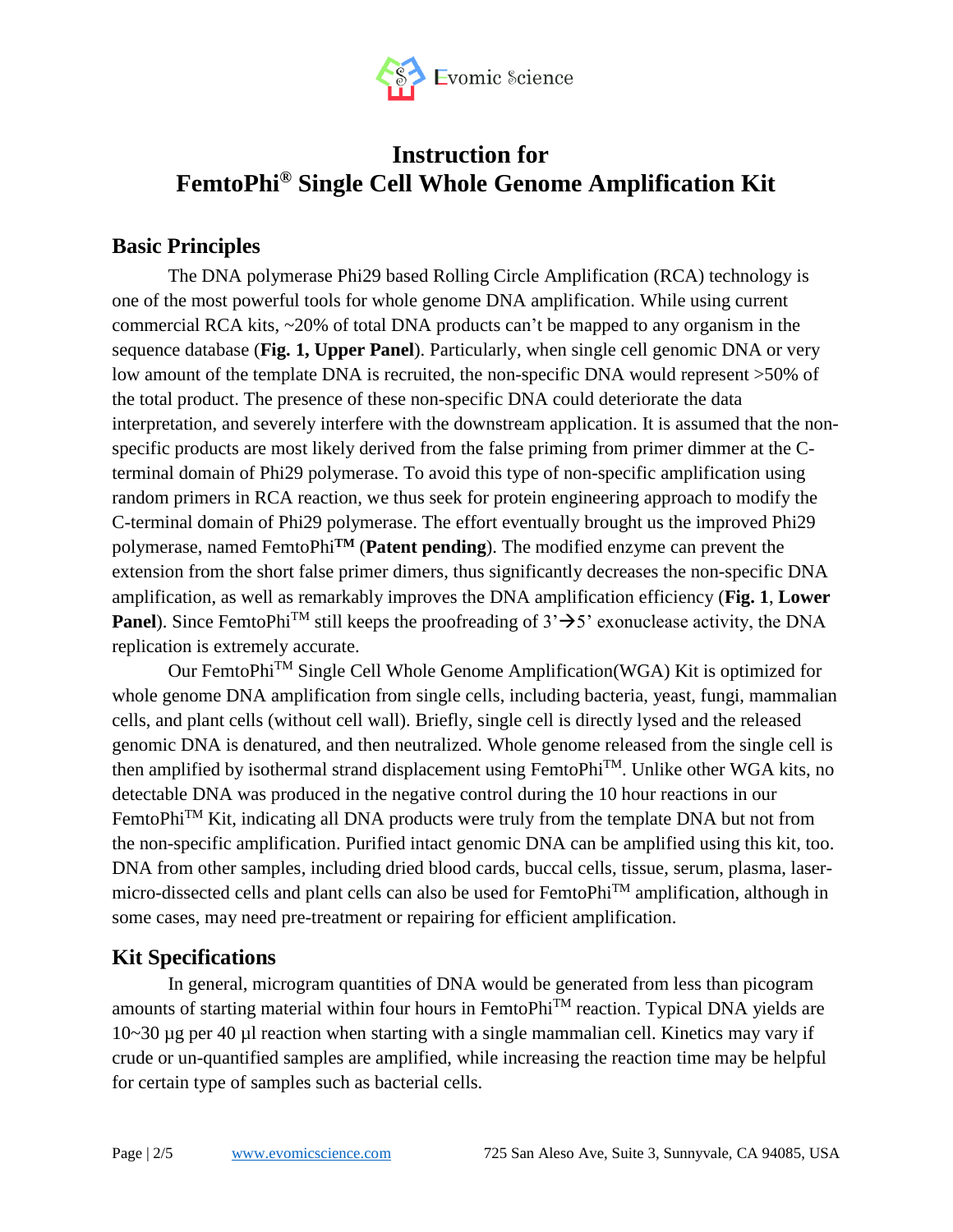



**Fig.1. Comparison of Efficiency and Specificity of wildtype SuperPhi29 and the engineered FemtoPhiTM for DNA Amplification.** 

The indicated amount (copy number) of denatured pCT-eGFP plasmid were mixed with the corresponsive kits: SuperPhi (upper panel) and FemtoPhi<sup>TM</sup> (lower panel), respectively. The final reaction products were directly digested with *Eco*RI and then loaded on agarose gel. The **Red Arrows** indicated the expected products, while the **Green Arrows** pointed the non-specific products. The non-specific and leftover primers (**White Arrowhead**) were found in FemtoPhi<sup>™</sup> reactions (lower panel), but not in SuperPhi reactions (upper panel). It was assumed that the non-specific primers were used to amplify DNA in SuperPhi reaction, resulting in the smear bands (upper panel). The least plasmid copy number can be detected in FemtoPhi™ reaction was 10 copies of plasmid DNA  $(\sim 0.1 \text{ fg})$ , while  $10^5$  copies  $(\sim 1$ pg) in SuperPhi reaction. The 10<sup>6</sup> copies of plasmid DNA are equivalent to 10pg.

#### **Kit Components**

FemtoPhiTM Single Cell Whole Genome Amplification Kit

| Cat#: WGA25                      | <b>Volume</b> | <b>Cap Color</b> | <b>Storage</b>  |
|----------------------------------|---------------|------------------|-----------------|
| Denaturation Buffer*             | $800 \mu l$   | Clear            | $-20^{\circ}$ C |
| <b>Neutralization Buffer</b>     | $800 \mu l$   | Yellow           | $-20^{\circ}$ C |
| Reaction Buffer W**              | $400 \mu l$   | Green            | $-20^{\circ}$ C |
| FemtoPhi <sup>™</sup> Enzyme Mix | $100 \mu l$   | Red              | $-80^{\circ}$ C |

\* Denaturation Buffer is corrosive and harmful with potassium hydroxide (KOH). Risk and safety phrases: R22–35. S26–36/37/39–45.

**\*\*** Vortex Reaction Buffer W before use.

#### **Storage Condition and Expiration Date**

FemtoPhi<sup>TM</sup> enzyme mix must be stored at -80 $^{\circ}$ C, thaw the tube on ice and maintain at  $0^{\circ}$ C to 4<sup>o</sup>C during handling; store other components at -20<sup>o</sup>C. This product has been designed to deliver high quality results for up to 24 months  $(-80^{\circ}C)$  from the manufacturing date. Please refer to the expiration date on the product label.

## **Quality and Caution**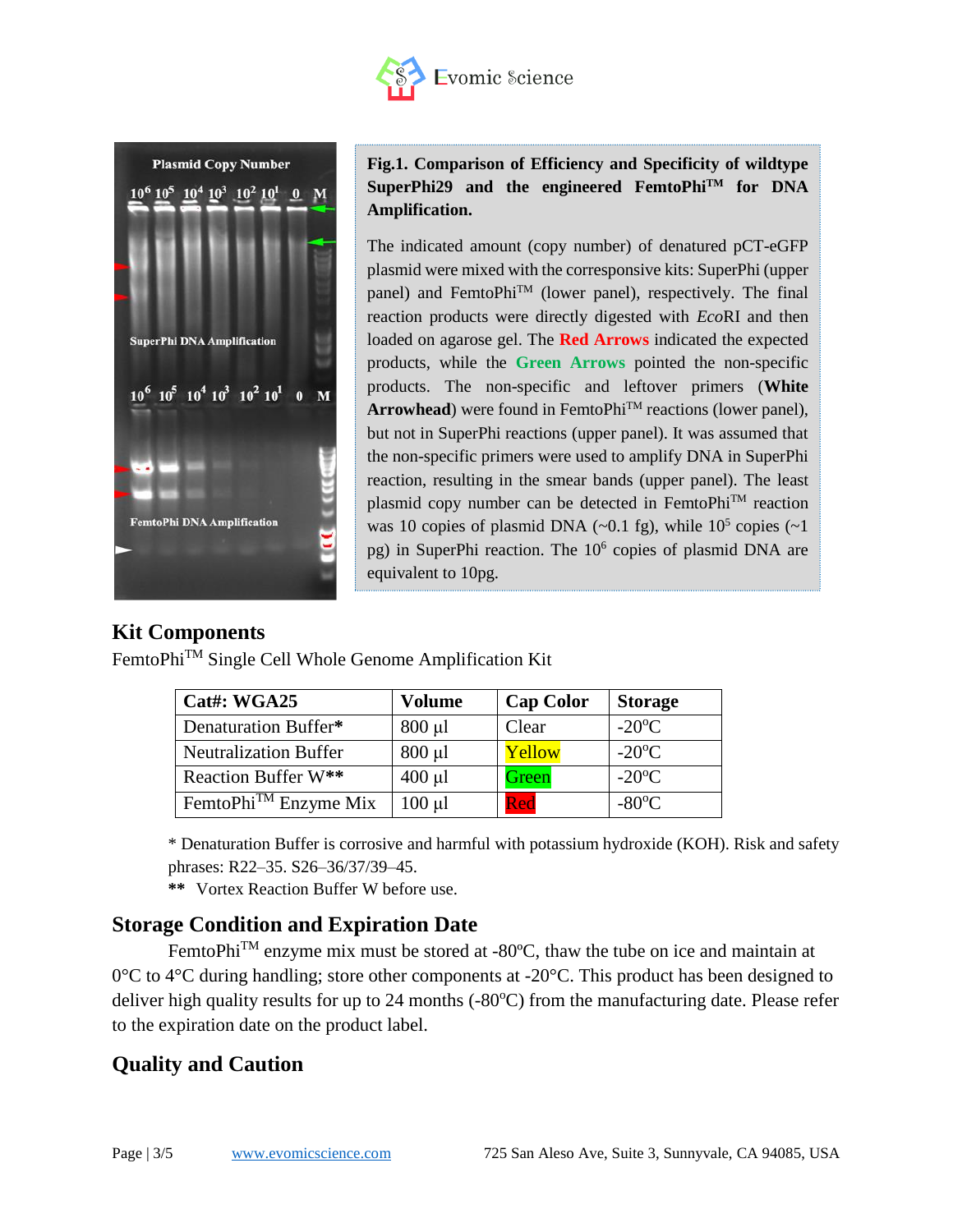

All ingredients in this kit have been UV exposed to breakdown the contaminated DNA and avoid non-specific product during DNA amplification.

Since this kit has capacity to amplify single copy of genomic DNA or a few copies of circular DNA, please handle all components and your samples carefully to prevent any cross contamination. The DNA-free environment or hood would be preferred to work.

### **Reagents/ Equipment Supplied by User**

- Liquid-handling supplies: Sterile vials and pipette tips; pipettes, microcentrifuge.
- Water: Use molecular biology grade water (DNases-free & nucleic acid free).
- Ice bucket: Maintaining FemtoPhi<sup>TM</sup> reagents at  $4^{\circ}$ C during the experiment setup.
- Perform all reactions in sterile 0.2 ml PCR tubes or 96-well PCR plates.
- Thermocycler or Real-time qPCR instrument: for incubation at  $30^{\circ}$ C and  $65^{\circ}$ C.
- DNA/ microbiome-free hood or work environment is preferred.

## **Protocol**

This kit is suitable for whole genome amplification of single cell from all species, including bacteria, yeast, fungi, plant (without cell wall) and mammalian cells. Purified genomic DNA or single cell (without genomic DNA extract or isolation), can be directly applied to this kit. The intact genomic DNA is essential for successful amplification using this kit. Apoptotic cells and single cell with formalin or other cross-linking agents fixed is not recommended. DNA from these damaged cells need to further repair for amplification (See our RCA product list for more information).



**Fig. 2. Schematic Representation of FemtoPhiTM Single Cell WGA Kit Protocol.**

The above steps describe a general protocol for amplifying DNA with this kit (**Fig. 2**). This protocol should be considered a starting point for optimizing the reaction in your laboratory, based on your application. Specially, for bacteria with thick cell wall, pretreatment with appropriate enzyme to break down the cell wall, may help to release the genomic DNA.